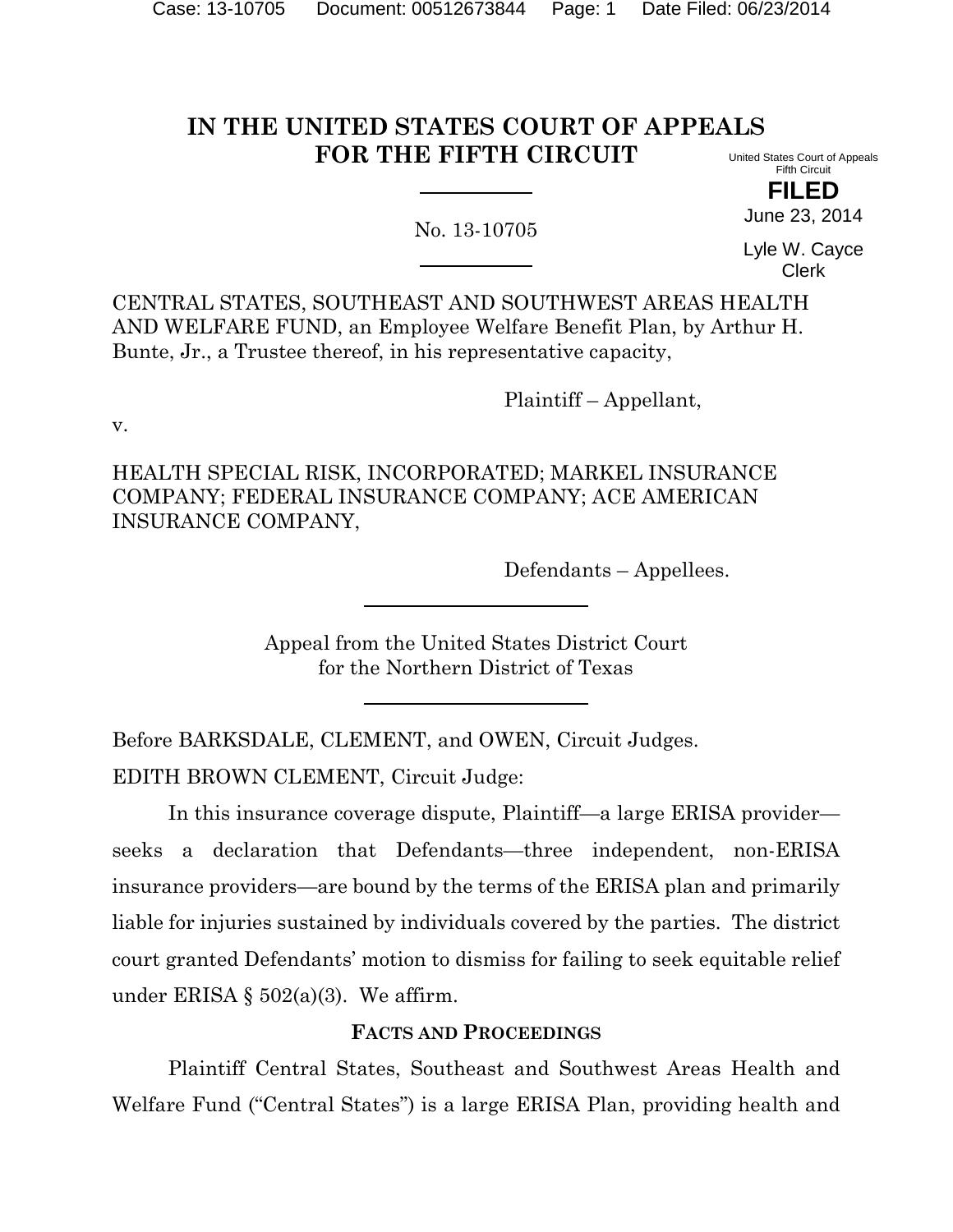welfare benefits to members of the Teamsters Union and their families. Eleven individuals insured by Central States (the "insureds") were injured while participating in various activities. In addition to having insurance from Central States, all eleven members were also covered by insurance policies from either Markel Insurance Company, Federal Insurance Company, or Ace American Insurance Company—none of which are an ERISA plan. Defendant Health Special Risk, Inc. ("HRS") is the third-party administrator for each of the independent insurance companies (collectively with HRS, "Defendants") and is responsible for administering the claims under their various policies.

The underlying dispute is whether Central States or the Insurer Defendants are primarily responsible for the medical bills that resulted from their insureds' injuries. At the time of their injury, the insureds were covered both as dependents of Central States plan members and by Defendants. Central States paid the claims directly to the medical care providers and sought reimbursement from the Defendants, who refused payment on the grounds that their policies only provided "excess accidental injury coverage," making them only secondarily liable once the injureds' primary coverage was exhausted. Central States claims that the Insurer Defendants provide overlapping coverage, and are therefore the primary providers under their coordination of benefits ("COB") provision of its ERISA Plan.

### **A. First Complaint**

l

Central States' original complaint sought (1) declaratory judgment that the Defendants were liable to reimburse Central States for the medical expenses they had paid to their injured members, (2) restitution under ERISA[1](#page-1-0) for those same expenses, and (3) an equitable lien / constructive trust under

<span id="page-1-0"></span><sup>&</sup>lt;sup>1</sup> The original complaint does not specify precisely which section of ERISA Count II was based upon, but it is seems clear that all ERISA claims are based on  $\S 502(a)(3)$ .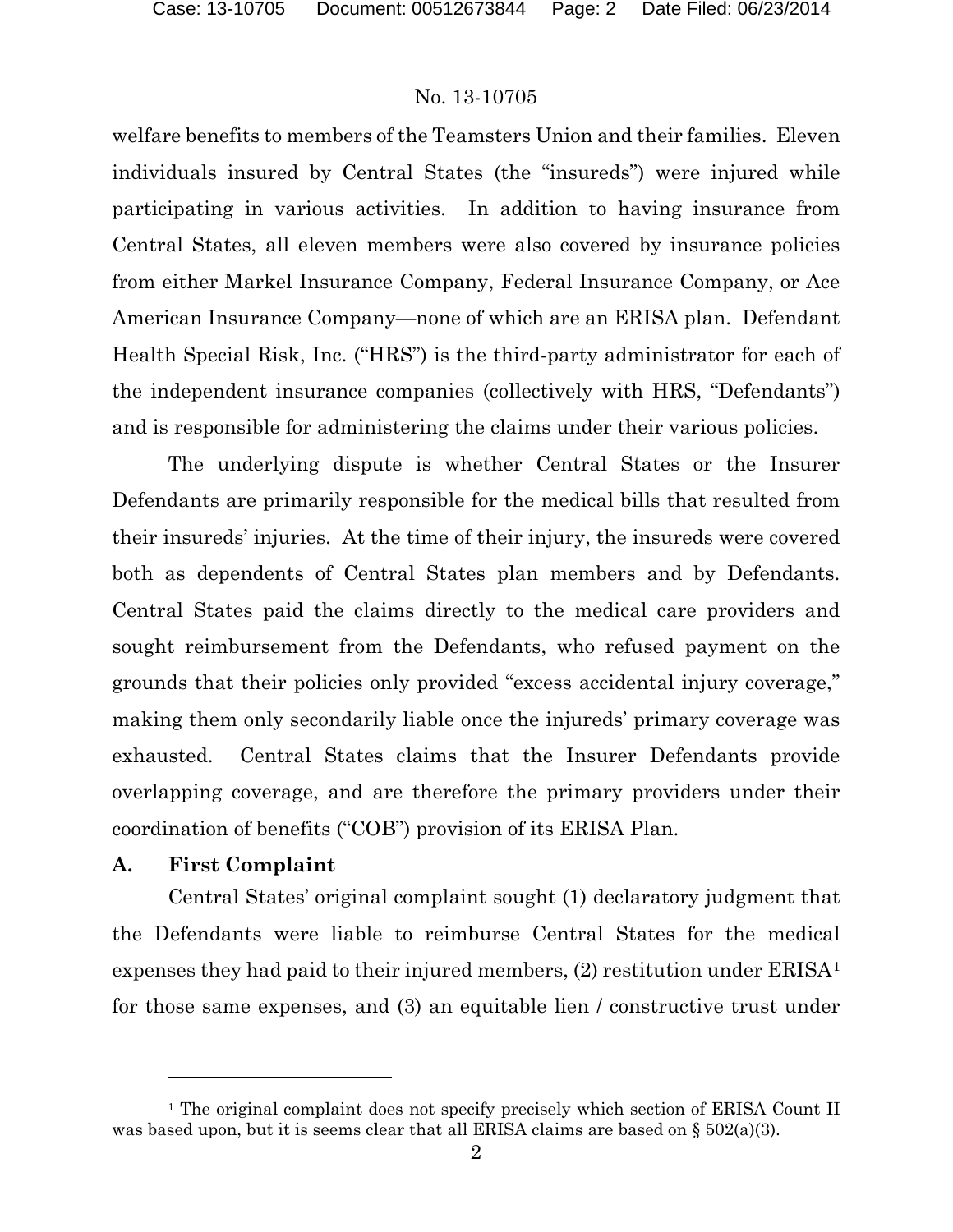ERISA  $\S$  502(a)(3) against the Defendants' funds to recoup those expenses. Defendants moved to dismiss Central States' complaint under Federal Rule of Civil Procedure 12(b)(6) for failure to state a claim on the grounds that Central States failed to allege equitable relief as required by ERISA  $\S$  502(a)(3). Section 502(a)(3) provides:

(a) Persons empowered to bring a civil action

A civil action may be brought . . .

(3) by a participant, beneficiary, or fiduciary

- (A) to enjoin any act or practice which violates any provision of this subchapter or the terms of the plan, or
- (B) to obtain other appropriate equitable relief
	- (i) to redress such violations or
	- (ii) to enforce any provisions of this subchapter or the terms of the plan;

29 U.S.C. § 1132.

The district court granted Defendants' motion, but allowed Central States to amend their complaint.

## **B. Amended Complaint**

Central States' amended complaint contained the original three counts with minor alterations—plus three additional counts: (1) declaratory judgment to declare liability and enjoin Defendants from violating the provisions of the COB; (2) subrogation rights against Insurer Defendants to allow Central States to sue in their stead; and (3) unjust enrichment under federal common law. All six counts—while phrased in terms of equitable relief—requested monetary payment from the Defendants. Upon another 12(b)(6) motion by Insurer Defendants, the district court dismissed five of Central States' claims for failing to seek equitable relief under ERISA  $\S$  502(a)(3). Central States' remaining state law subrogation claim initially survived, but was dismissed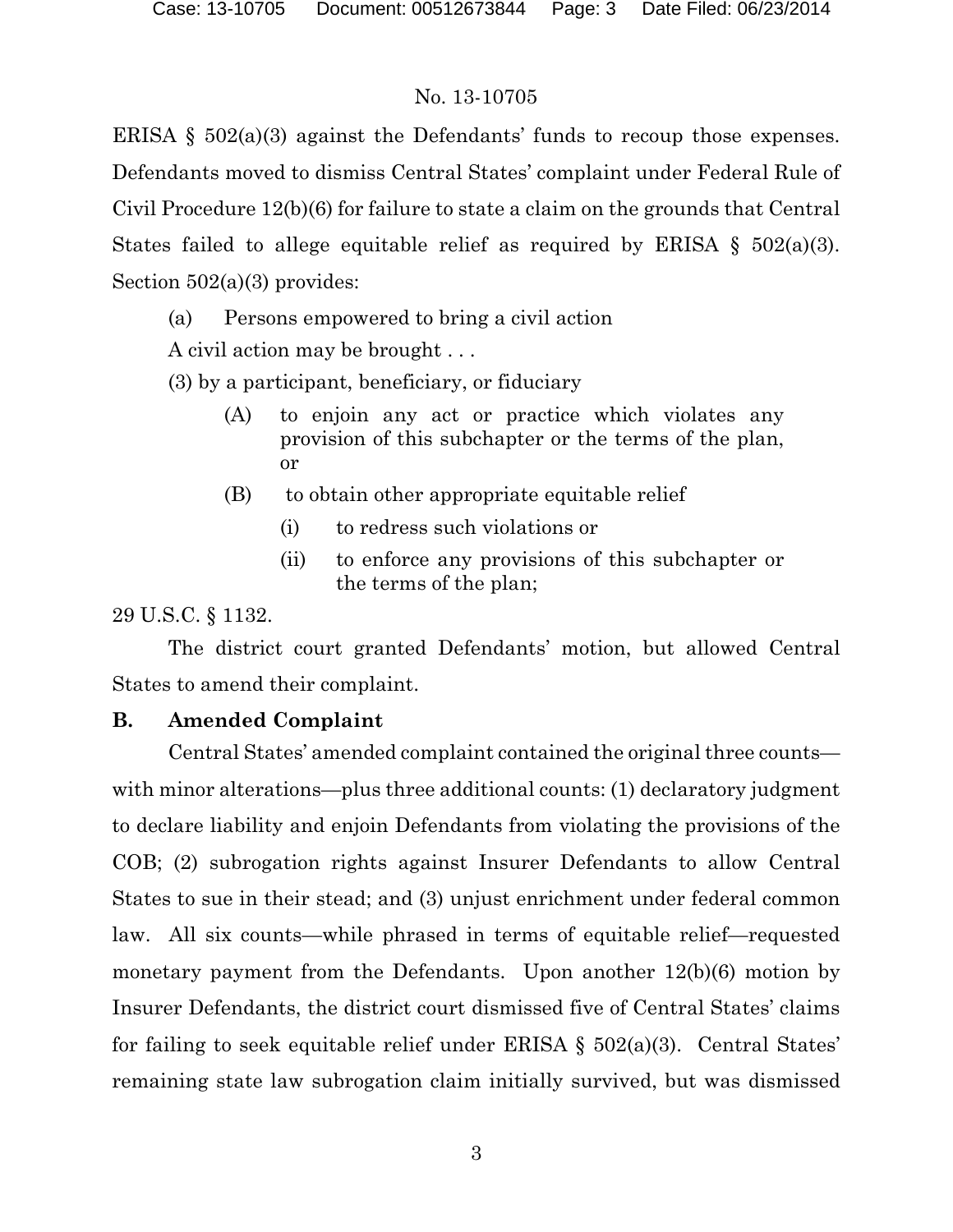following Defendants' motion for reconsideration on the grounds that it was conflict preempted by ERISA  $\S 514(a)$ 's civil enforcement scheme.<sup>[2](#page-3-0)</sup>

## **C. Appeal**

l

Central States essentially raises three issues on appeal. First, Central States asks this court to find that  $\S 502(a)(3)$  allows the type of equitable relief requested in the amended complaint. Second, Central States requests that this court recognize a federal common law cause of action for unjust enrichment to fill the gap in ERISA's statutory scheme. Finally, Central States argues that it successfully stated a claim for declaratory judgment—without a request for money—under § 502 and is entitled to a determination of liability. Because these claims all lack merit, we affirm.

## **STANDARD OF REVIEW**

Dismissal for failure to state a claim is reviewed de novo, applying the standard used to review a dismissal under Rule 12(b)(6) of the Federal Rules of Civil Procedure. *Hart v. Hairston*, 343 F.3d 762, 763–64 (5th Cir. 2003). "To survive a motion to dismiss, a complaint must contain sufficient factual matter, accepted as true, to state a claim to relief that is plausible on its face." *Ashcroft v. Iqbal*, 556 U.S. 662, 678 (2009) (internal quotation marks and citation omitted). "Factual allegations must be enough to raise a right to relief above the speculative level, on the assumption that all the allegations in the complaint are true (even if doubtful in fact)." *Bell Atl. Corp. v. Twombly*, 550 U.S. 544, 555 (2007) (internal citations and footnote omitted).

<span id="page-3-0"></span><sup>2</sup> Central States does not appeal the district court's determination that its state law subrogation claims are preempted by ERISA.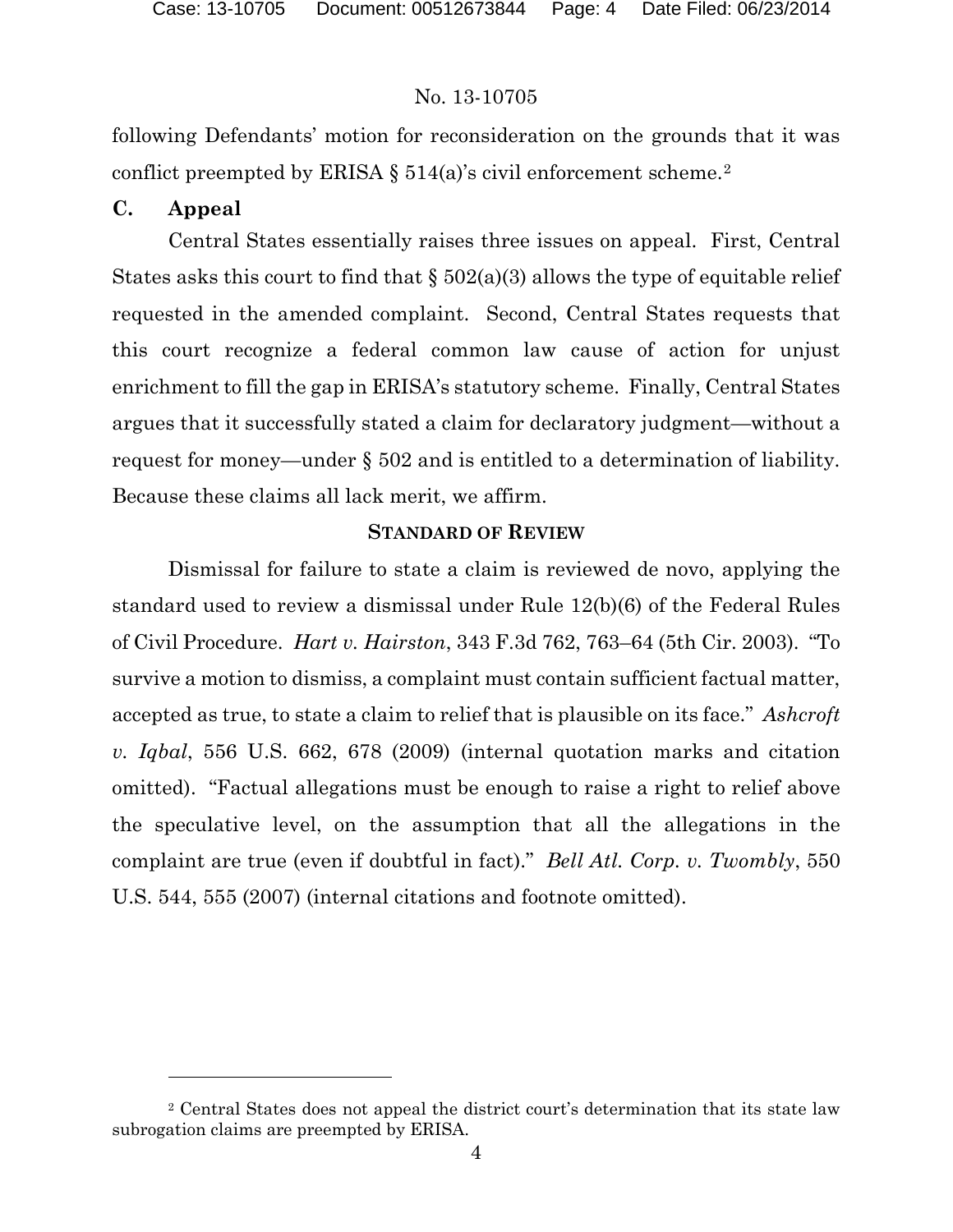## **DISCUSSION**

## **I. Central States failed to state a claim for equitable relief as required by ERISA § 502(a)(3).**

Central States seeks to bind Defendants—with whom it has no contractual or business relationship—to its ERISA Plan's COB provisions, which provide that Defendants are primarily responsible for paying the insureds' medical bills. As quoted *supra*, the statutory authority for this civil action is found in ERISA  $\S 502(a)(3)$ , which provides that:

A civil action may be brought . . .

(3) by a participant, beneficiary, or fiduciary

- (A) to enjoin any act or practice which violates any provision of this subchapter or the terms of the plan, or
- (B) to obtain other appropriate equitable relief
	- (i) to redress such violations or
	- (ii) to enforce any provisions of this subchapter or the terms of the plan;

29 U.S.C § 1132.

As the Plan fiduciary, Central States is entitled to bring an action to "enforce . . . the terms of the plan." *Id.* However, the text of ERISA makes it clear that the relief sought must be "appropriate equitable relief," not legal relief. Ever since its decision in *Mertens v. Hewitt Associates*, 508 U.S. 248, 256 (1993), the Supreme Court has repeatedly defined "appropriate equitable relief" as "those categories of relief that were *typically* available in equity." *Id.* at 255, 256; *see also Sereboff v. Mid Atl. Med. Servs., Inc.*, 547 U.S. 356, 361 (2006). Equitable relief is contrasted with "legal relief," which constitutes claims seeking "nothing other than compensatory damages." *Mertens*, 508 U.S. at 255. The classic form of purely legal relief is money damages. *Id*.

To comply with the requirements of  $\S 502(a)(3)$ , the six counts of Central States' amended complaint are framed as equitable relief. Despite this, each count actually requests monetary damages: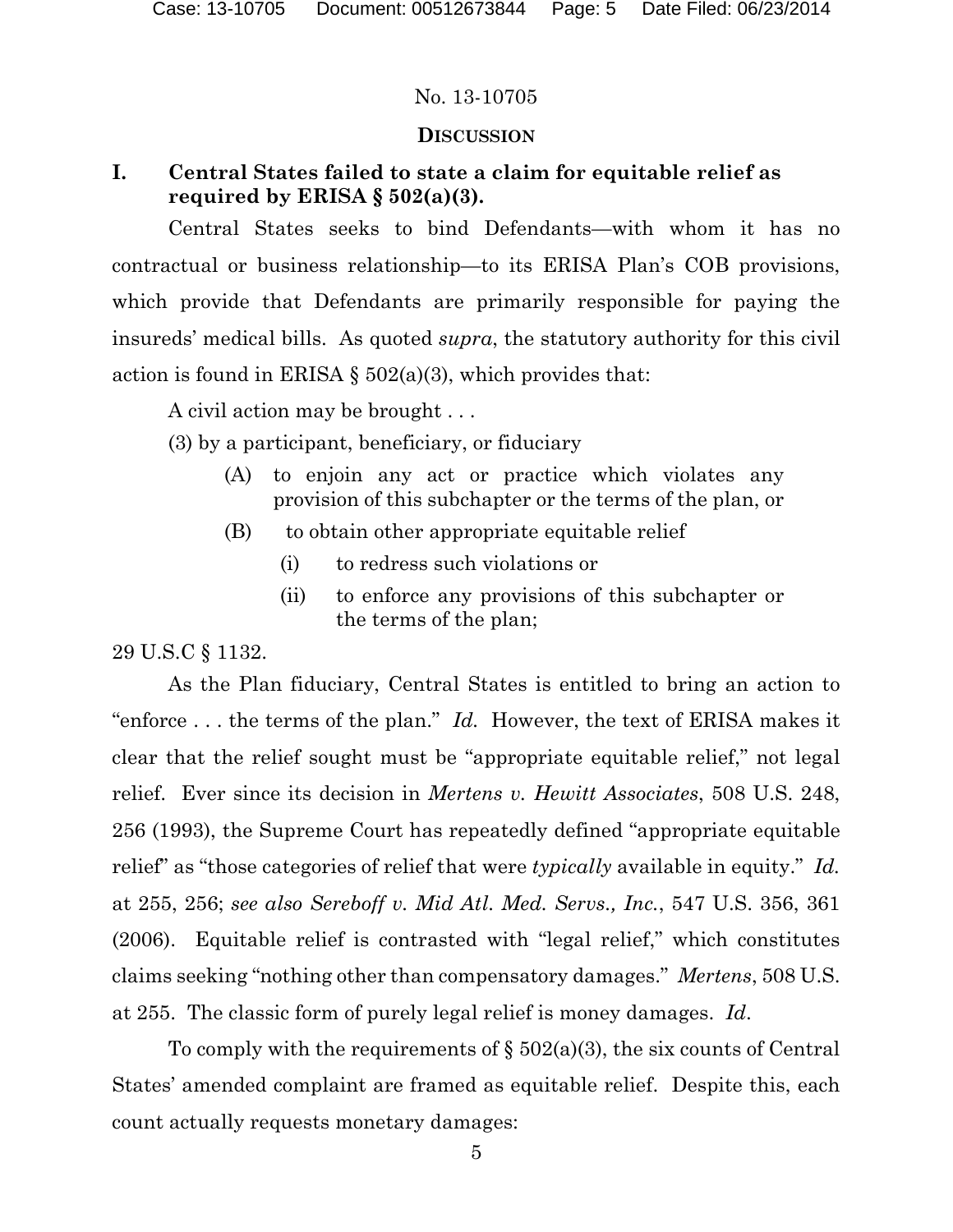**Count 1, Declaratory Judgment (Unpaid and Future Expenses):** requesting this court "declare the liability of the Defendants to pay, unpaid and future medical expenses" and "declare that the COB provisions of Central States Plan may and should be enforced against the Defendants, by requiring the Defendants pay any unpaid present and future covered medical expenses";

**Count 2, Declaratory Judgment:** requesting an "injunction requiring the Defendants to pay covered medical expenses";

**Count 3, Restitution of Payments Made:** requesting "an order of equitable relief requiring them to make restitution to Central States";

**Count 4, Equitable Lien / Constructive Trust:**  requesting "[g]rant equitable relief . . . in the form of an equitable lien and imposition of a constructive trust . . . [and] to enforce Central States' equitable liens in the identifiable" amounts claimed owed by each Insurer Defendant;

**Count 5, Subrogation:** requesting "an order of equitable relief, in the form of money compensation";

**Count 6, Unjust Enrichment, Federal Common Law:** requesting "[g]rant of money judgment."

Simply framing a claim as equitable relief is insufficient to escape a determination that the relief sought is legal. *Great-West Life & Annuity Ins. Co. v. Knudson*, 534 U.S. 204, 210-11 (2002) ("an injunction to compel the payment of money past due under a contract, or specific performance of a past due monetary obligation, was not typically available in equity."); *Amschwand v. Spherion Corp.*, 505 F.3d 342, 348 n.7 (5th Cir. 2007) ("attempts to recharacterize a desired  $\S 502(a)(3)$  remedy as a purely equitable form of relief, like an injunction, have been consistently rejected"), *overruled on other grounds by Gearlds v. Entergy Services, Inc.*, 709 F.3d 448, 452 (5th Cir. 2013). But while "[a]lmost invariably . . . suits seeking (whether by judgment,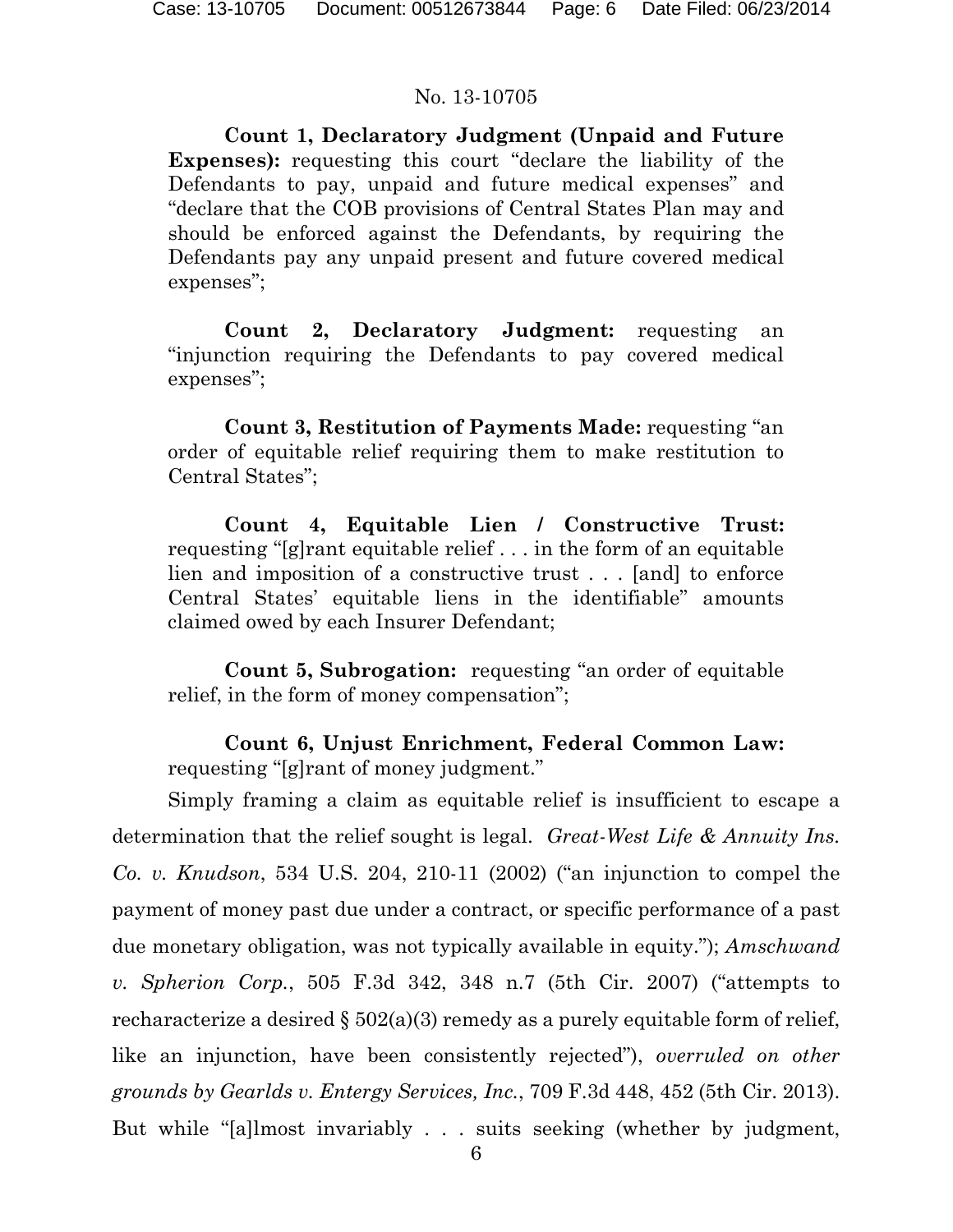injunction, or declaration) to compel the defendant to pay a sum of money to the plaintiff are suits for 'money damages' . . . since they seek no more than compensation for loss resulting from the defendant's breach of legal duty," *Knudson*, 534 U.S. at 210, there are some instances in which equitable relief *can* result in monetary compensation for a plaintiff. *CIGNA Corp. v. Amara*, 131 S. Ct. 1866, 1880 (2011) ("But the fact that this relief takes the form of a money payment does not remove it from the category of traditionally equitable relief."). Consequently, Central States' claims for monetary relief will be considered equitable only if they fit into one of the few categories of "typical equitable relief" that allow for money damages.

### **A. Case Law on Monetary Damages as Equitable Relief.**

We begin our analysis with a review of the Supreme Court's jurisprudence on equitable monetary relief. Following the Supreme Court's determination in *Mertens* that § 502(a)(3) provided only the types of equitable relief typically available in courts of equity, the Court was confronted with the question of whether claims for injunctive relief or restitution—which sought monetary compensation—were the types of relief typically available in equity. In *Great-West*, an ERISA-plan fiduciary sued the plan beneficiary to recover funds the beneficiary had won in a state court tort action and placed in a Special Needs Trust. The fiduciary was entitled to these funds under a provision of the plan granting it "'the right to recover from the [beneficiary] any payment for benefits' paid by the Plan that the beneficiary is entitled to recover from a third party." 534 U.S. at 207. The suit was brought under § 502(a)(3), requesting the funds under theories of injunctive relief and restitution.

Plaintiff's "injunctive relief" argument—framed as defendant's "failure to reimburse the plan"—was perfunctorily dismissed by the Court, which held that "an injunction to compel the payment of money past due under a contract,

7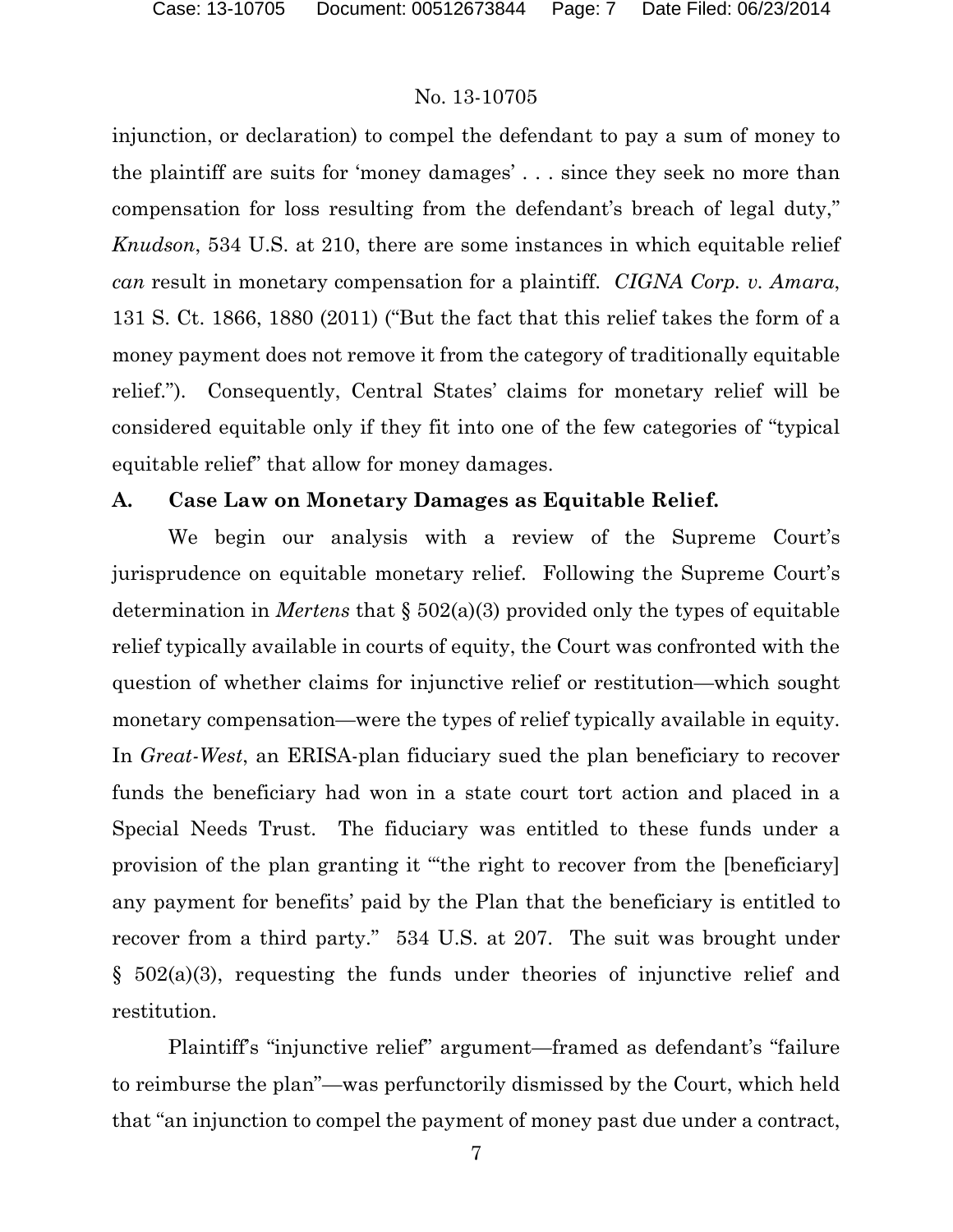or specific performance of a past due monetary obligation, was not typically available in equity." *Id.* at 210-11. The restitution argument merited more attention. Although restitution was typically available in equity, "not all relief falling under the rubric of restitution is available in equity." *Id.* at 212. Rather, there were two types of restitution: legal restitution and equitable restitution. *Id.* Whether restitution is legal or equitable depends on (1) "the basis for the plaintiff's claim" and (2) "the nature of the underlying remedies sought." *Id.* at 213.

As the names suggest, only equitable restitution is available as "appropriate equitable relief" under § 502. Typically, equitable restitution was sought in the form of a constructive trust or equitable lien, where "money or property identified as belonging in good conscience to the plaintiff could clearly be traced to particular funds or property in the defendant's possession." *Id.* Although the *Great-West* Court found that the funds sought were "particular"—funds from a tort judgment held in a trust—they were not in defendant's possession because he did not control the trust. Consequently, "the basis for petitioners' claim is not that respondents hold particular funds that, in good conscience, belong to petitioners, but that petitioners are contractually entitled to *some* funds for benefits that they conferred." *Id.* at 214. The nature of the restitution sought, then, was "not equitable—the imposition of a constructive trust or equitable lien on particular property—but legal—the imposition of personal liability for the benefits that they conferred upon respondents." *Id.* Because § 502(a)(3) does not allow claims for legal relief, the suit was dismissed for failure to state a claim.

The Supreme Court refined this rule in *Sereboff*. 547 U.S. 356. As in *Great-West*, the fiduciary sought reimbursement of settlement funds received by the beneficiary from a third party. But unlike *Great-West*—where the funds were controlled by a non-defendant trust fund—the funds in *Sereboff* were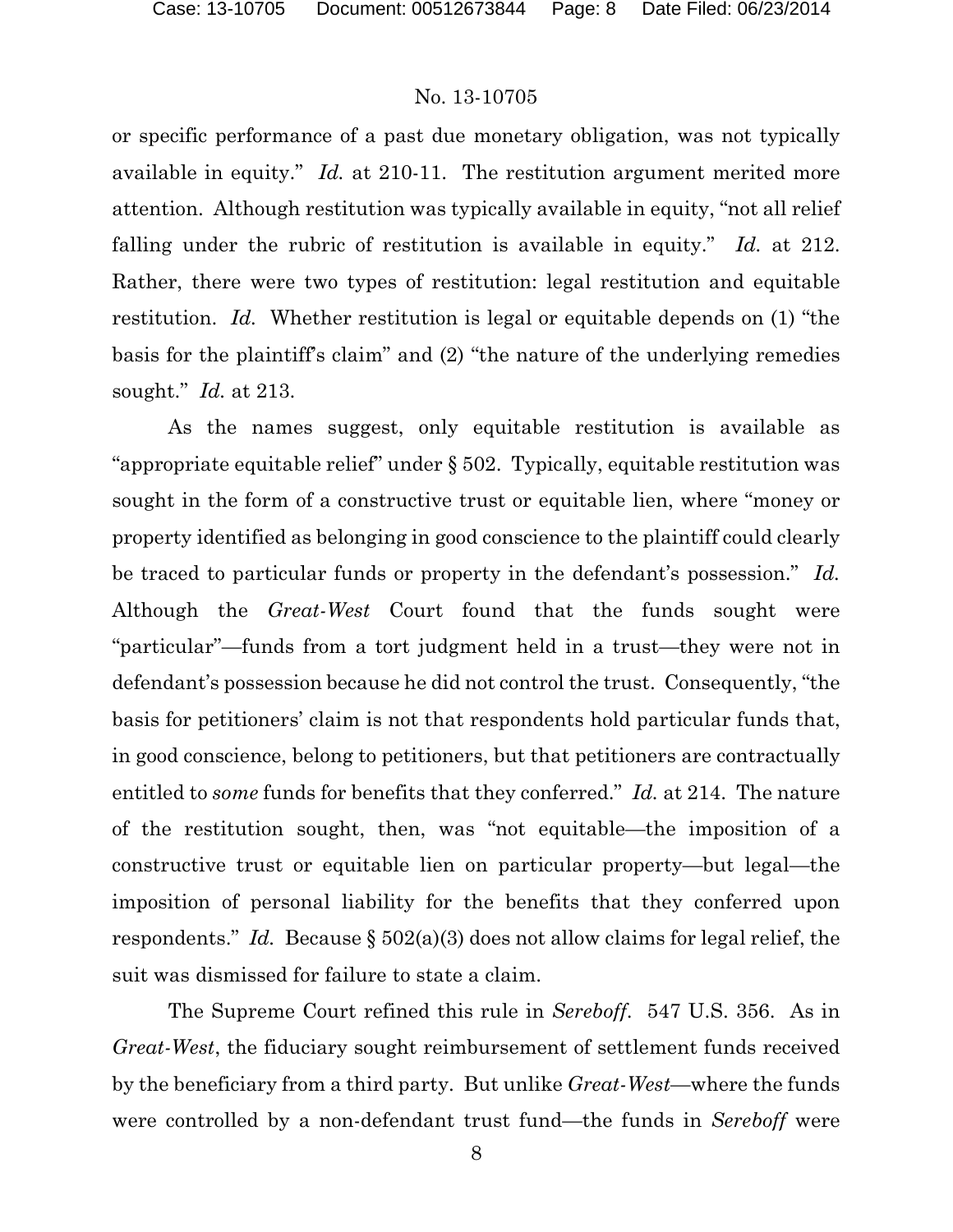placed in an investment trust controlled by the defendant-beneficiary. The Court reviewed the requirements under  $\S 502(a)(3)$ , reiterating that equitable restitution "sought to impose a constructive trust or equitable lien on particular funds or property in the defendant's possession." *Id.* at 362 (internal quotation marks omitted). Because the funds were controlled by defendant, the "possession" requirement was satisfied and *Great-West* did not automatically preclude recovery. *Id.* at 362-63.

Although the Court determined that the "nature of the remedy sought" was equitable—the funds were controlled by the defendant and could be recovered from a particular fund—plaintiff still had to establish that the "basis of its claim" was equitable as well. *Id.* at 363. Analogizing to the "familiar rule of equity that a contract to convey a specific object even before it is acquired will make the contractor a trustee as soon as he gets a title to the thing," *id.* at 363 (citing *Barnes v. Alexander*, 232 U.S. 117 (1914) (Holmes, J.) (internal alterations omitted)), the Court found the beneficiary's promise under his ERISA plan to reimburse the fiduciary "impose[d] on that portion [of the settlement fund] a constructive trust or equitable lien," allowing them to follow a portion of the recovery into the beneficiary's hands. *Id.* at 364. Because the ERISA plan imposed the modern equivalent of a constructive trust or equitable lien on the funds, the claimed basis was equitable. *Id.* As both the basis of the claim and nature of the remedy were equitable, the Court allowed the fiduciary to recover monetary relief through equitable restitution. *Id.* at 369.

In *CIGNA*, 131 S. Ct. 1866, the Court considered whether monetary damages were typically available in equity for breach of fiduciary duty. Finding that "[e]quity courts possessed the power to provide relief in the form of monetary 'compensation' for a loss resulting from a trustee's breach of duty," the Court allowed the plan beneficiary to recover monetary damages against the plan fiduciary. *Id.* at 1880. In so holding, the Court emphasized (1) that a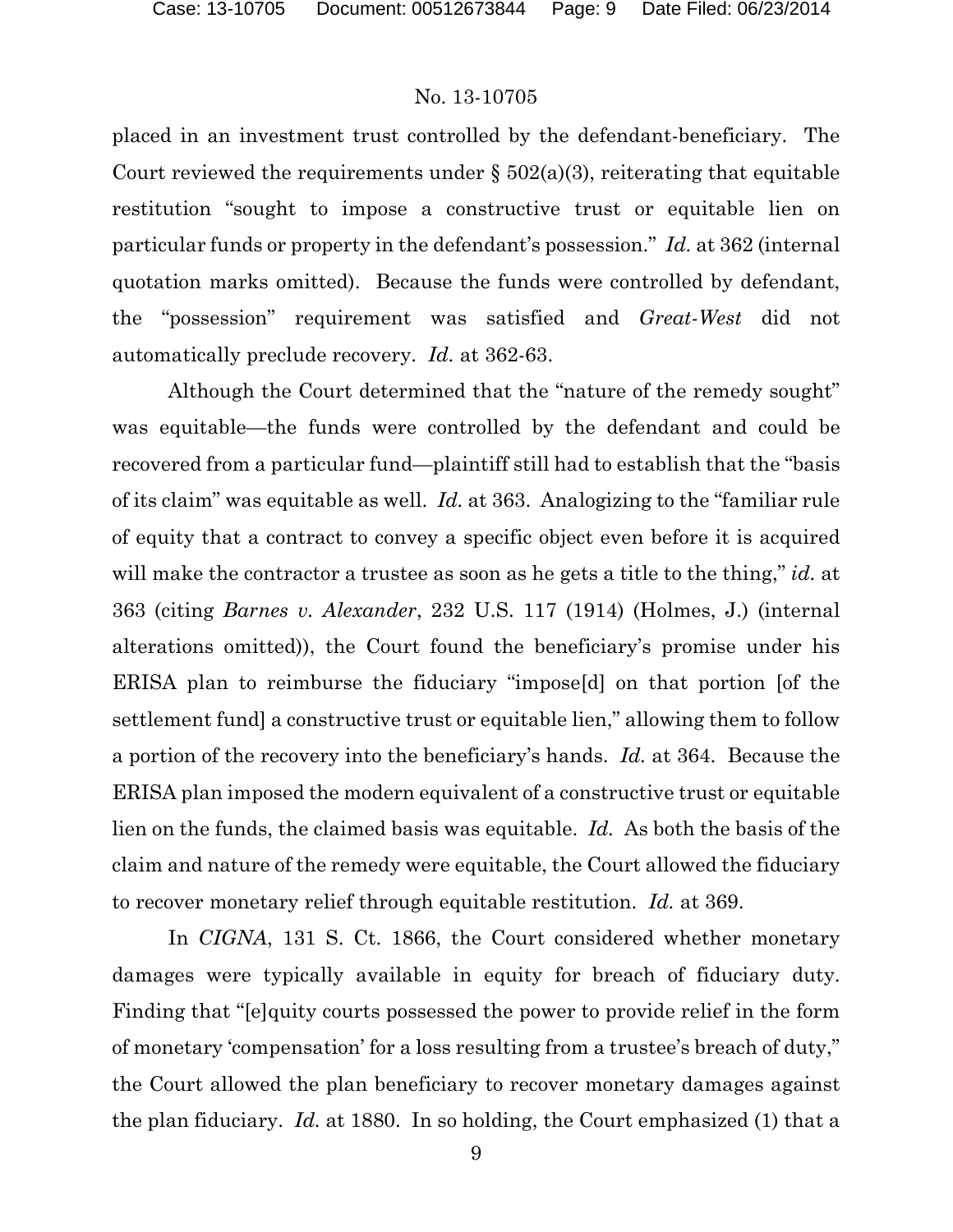plan fiduciary is typically treated as a trustee under ERISA, *id.* at 1879, (2) that historically "this kind of monetary remedy against a trustee . . . was 'exclusively equitable,'" *id.* at 1880, and (3) the fact that "the defendant in this case, unlike the defendant in *Mertens*, is analogous to a trustee makes a critical difference," *id*. Because of these specific intricacies of trust law, the monetary relief awarded fell within the scope of "appropriate equitable relief" under § 502(a)(3). *Id.*

The final major case on-point is *US Airways, Inc. v. McCutchen*, 133 S. Ct. 1537 (2013). Like *Great-West* and *Sereboff*, *McCutchen* involved an action by a fiduciary for reimbursement under the terms of the ERISA plan, which required "full reimbursement" for medical expenses paid out of any funds received by the beneficiary. McCutchen countered with two equitable defenses: (1) US Airways could not recover from his funds unless he overrecovered; and (2) US Airways was required to contribute its fair share to the funds expended to attain his recovery. The Supreme Court rejected McCutchen's defenses. Relying on the logic of *Sereboff*, the Court ruled that the ERISA plan promised "full reimbursement," and therefore created "the modern-day equivalent of an equitable lien by agreement." *Id.* at 1546 (internal quotation marks omitted). Because enforcing the plan "means holding the parties to their mutual promises," allowing equitable defenses to trump its terms would be "at odds with the parties' expressed commitments." *Id.* 

There are several takeaways from these cases. First, ERISA  $\S 502(a)(3)$ only allows claims for the types of equitable relief typically available in equity. Money damages are not typically available in equity. *See Mertens*, 508 U.S. at 255 n.5 ("The dissent expresses its certitude that 'the statute clearly does not bar such a suit.' That, of course, is not the issue. The issue is whether the statute affirmatively *authorizes* such a suit.") (internal citations omitted).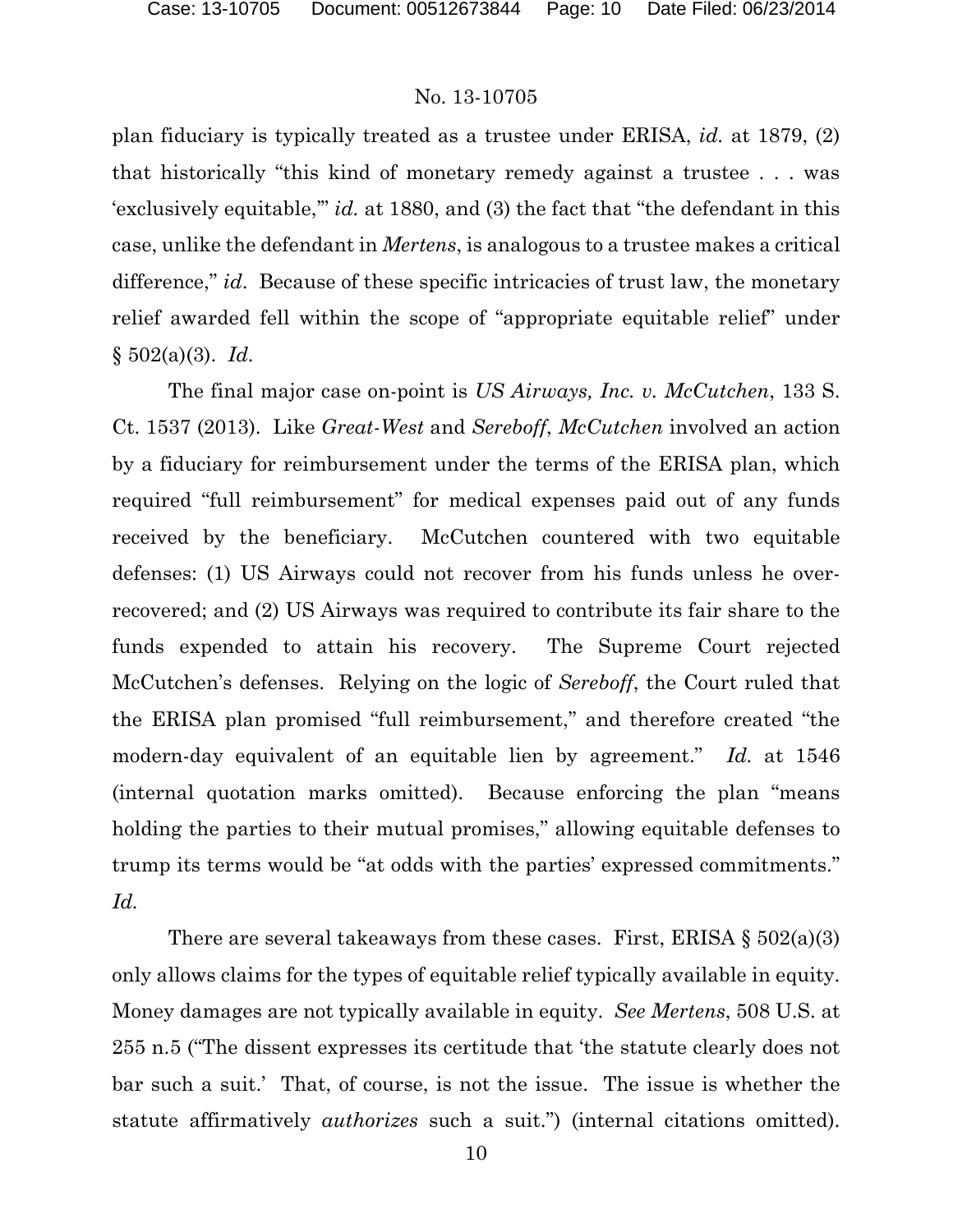Second, for money damages to be available under a theory of restitution, both the basis of the claim and the nature of the relief must be equitable. Third, money damages are available against a fiduciary for breach of duty. And finally, general principles of equity will not defeat the terms of a plan because principles of contract bind the parties to their mutual promises.

## **B. Central States' Claims Request Relief Not Typically Available in Equity.**

Because Central States requests money damages, it must demonstrate that its claims fall within "those categories of relief that were *typically*  available in equity." *Mertens*, 508 U.S. at 256. In its attempt to carry this burden, Central States offers three arguments: (1) under Supreme Court and Fifth Circuit precedent, Defendants' "have become constructive trustees" or "fiduciaries" of Central States' assets; (2) it should be allowed to exercise its subrogation rights under the plan; and (3) other circuits have found an ERISA plan's COB provisions enforceable against private insurers. Defendants argue that all six counts should be dismissed for requesting impermissible legal relief. We agree with Defendants.

## **1. Central States' Requested Remedies are Not "Appropriate Equitable Relief."**

Central States argues that the trend in Supreme Court precedent following *Great-West* counsels in favor of allowing equitable recovery of monetary damages against another insurer. The argument proceeds as follows: (1) the Court's purportedly renewed focus on the terms of the plan particularly its rulings in *Sereboff* and *McCutchen*—make the terms of the plan the equivalent of a constructive trust or equitable lien, creating a duty on behalf of Defendants; and (2) because of the duty owed, Defendants are trustees and fiduciaries of the Plan. This relationship creates the basis for equitable relief. The nature of the remedy sought—under Central States' argument—is established by the Court's movement away from the traditional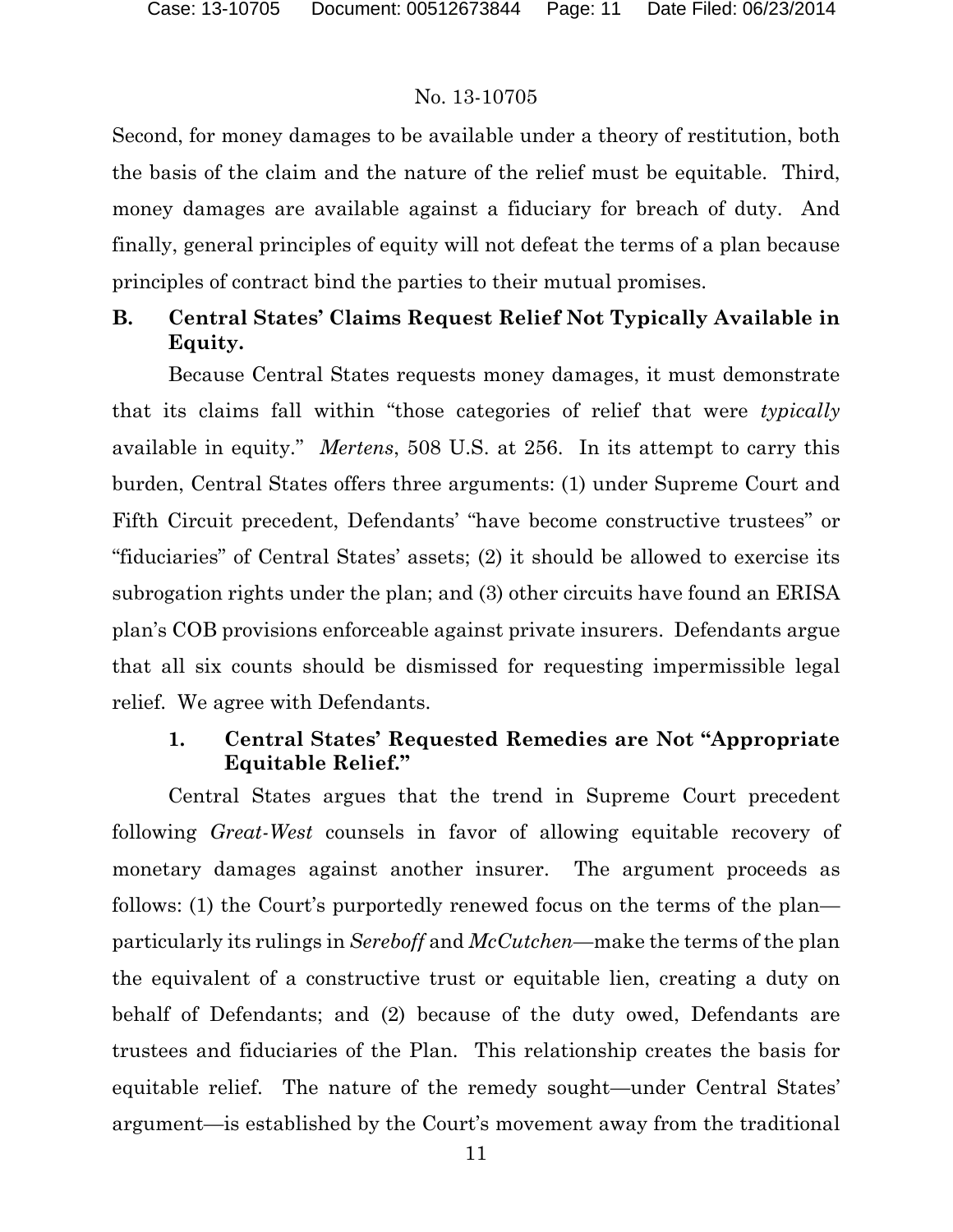tracing requirement for restitution. Having eliminated that requirement, Central States argues that the nature of the relief is equitable because it can identify the precise amount owed from Defendants by proving the amount it expended to satisfy the insureds' claims. Because Defendants owe this money to Central States under the Plan—to which Defendants are purportedly bound—Central States argues that the constructive trust / equitable lien created by the Plan's terms establish that it is entitled to those funds and Defendants' failure to reimburse the Plan is a breach of their duties as trustees and fiduciaries. This analysis is without merit.

### **a. Basis of Claim**

Central States attempts to establish that the basis of their claim is equitable by arguing that the Court in *Sereboff* "sharpened its focus on plan provisions" and found the ERISA plan enforceable in equity because "it is indistinguishable from an action to enforce an equitable lien established by agreement." *Sereboff*, 547 U.S. at 368. Central States then turns to *McCutchen*, which it cites for the proposition that "equitable defenses cannot override the clear terms of a plan." *See* 133 S. Ct. at 1543. Taken together, Central States argues that the Court has established that Plan rules should be enforced against Defendants—who are not parties to the ERISA Plan because "the plan's rights would not be diminished by equitable defenses" and "when the express contract term contradicts the equitable rule, the agreement must govern." Because the Plan's COB provisions "make the Defendants primary [insurer] for the medical payments that Central States paid on behalf of its covered dependents, and its reimbursement provisions grant Central States the right to seek reimbursement from any responsible party," the terms of the Plan establish the type of equitable lien required to allow recovery of monetary damages in equity.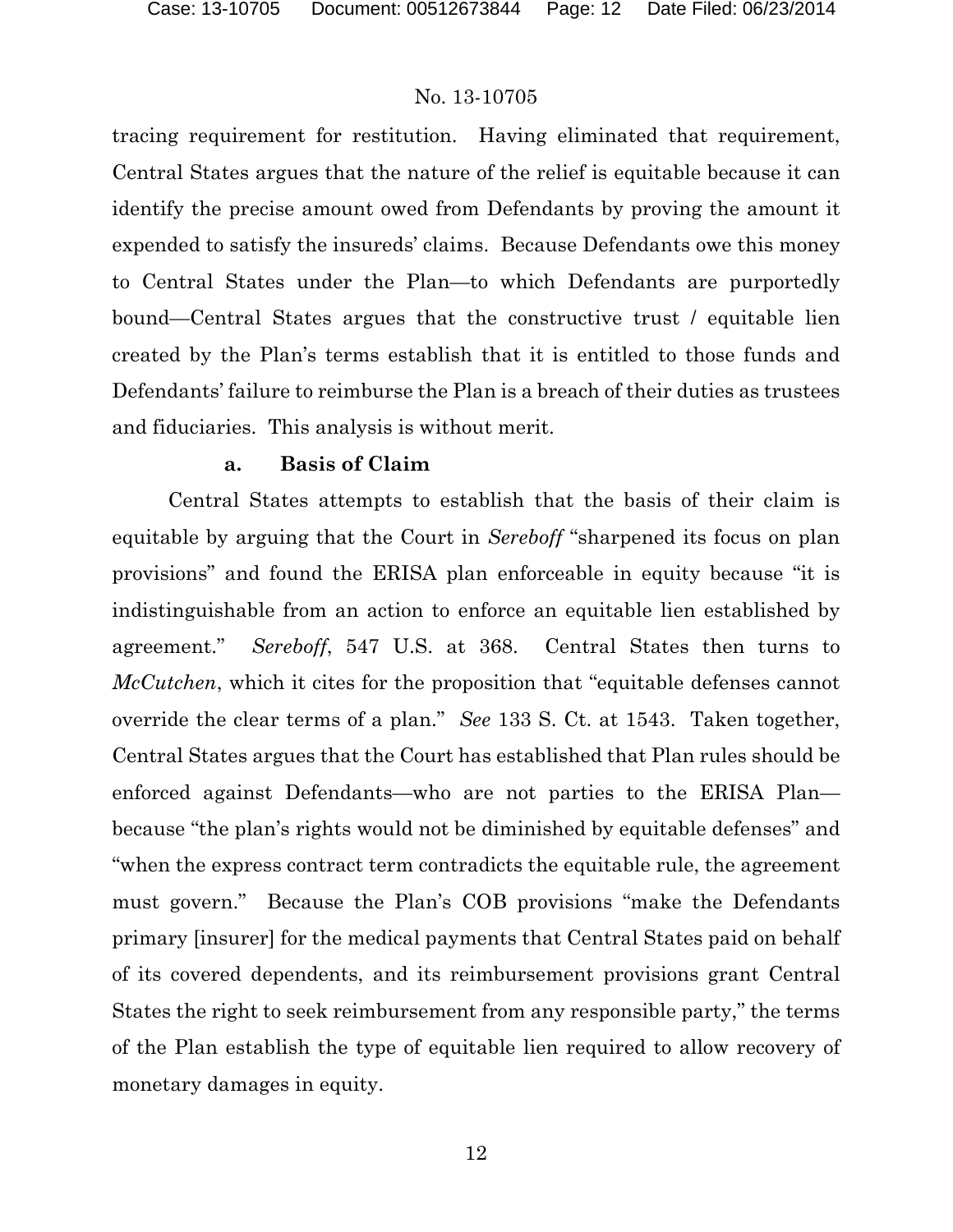This joint-reading of *Sereboff* and *McCutchen* is far too broad. While *Sereboff* certainly focused on the terms of the plan, it did not establish that plan provisions *generally* are indistinguishable from equitable liens, thereby creating a universal basis for equitable claims. Nor did *McCutchen* establish that plan provisions trump either  $\S$  502(a)(3)'s requirement that relief be equitable or general contract rules regarding who is bound by an agreement. In *Sereboff*, the plan provision—between the beneficiary and the fiduciary was analogous to a contract to convey a specific res once it was received. 547 U.S. at 363-64; *see also ACS Recovery Servs., Inc. v. Griffin*, 723 F.3d 518, 527- 28 (5th Cir. 2013) ("Under . . . *Sereboff* . . . the most important consideration is not the identity of the defendant, but rather that the settlement proceeds are still intact, and thus constitute an identifiable res that can be restored to its rightful recipient.") (emphasis removed). This contract "created a lien" on the specific assets to be conveyed under the contract. *Sereboff*, 547 at 364. It was this provision of the plan—*i.e.*, the contract between beneficiary and fiduciary to convey specified funds upon receipt—that created the equitable lien which served the basis for the plaintiff's claim. *Id.* No such basis exists for Central States' COB provision. ERISA-plan provisions do not create constructive trusts and equitable liens by the mere fact of their existence; the liens and trusts are created by the agreement between the parties to deliver assets. And *McCutchen*—rather than establishing the primacy of ERISA plan provisions over the requirements of equity—only enforced the plan provisions in order to "hold[] the parties to their mutual promises." 133 S. Ct. at 1546; *see also id.* (finding that the court must "declin[e] to apply rules—even if they would be 'equitable' in a contract's absence—[that are] at odds with the parties' expressed commitments"). *McCutchen* was about the enforcement of contracts, and cannot be read as eliminating the "appropriate equitable relief" requirement of  $\S 502(a)(3)$ .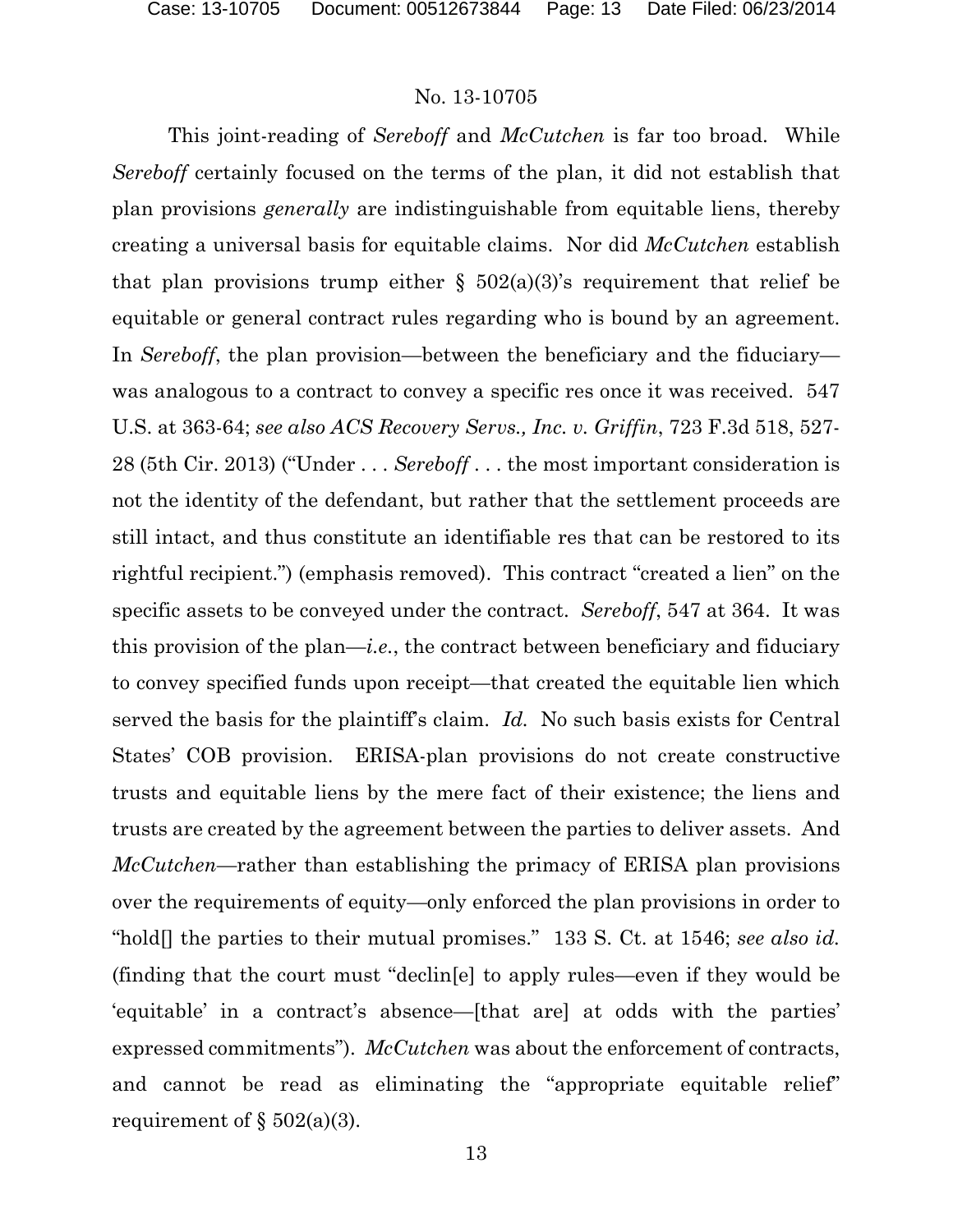The progression of Central States' argument next attempts to establish that Defendants are both trustees and fiduciaries of Central States' Plan. These arguments are without merit. Central States admits that Defendants have not been named trustees of the Plan. Instead, they describe Defendants as "constructive trustees," defined as those who "hold[] property in constructive trust for the benefit of the beneficiary and [are] under a duty to account for the funds [they] hold in constructive trust." None of Central States' cases demonstrates that Defendants meet this description. Defendants are not similar to the plan fiduciaries in *CIGNA*, "whom ERISA typically treats as a trustee," 131 S. Ct. at 1879; nor have they entered into the equivalent of a contract to hold assets as a trustee, as in *Sereboff*, 547 U.S. at 363-64. Their only plausible rationale for establishing a "duty to account" for the funds they hold was their reliance upon *Sereboff* and *McCutchen* to establish that Defendants are bound by the provisions of their plan. As discussed, that argument fails, and so does the argument that Defendants are constructive trustees.

Central States also argues that Defendants are fiduciaries of the ERISA fund. ERISA "provides that not only the persons named as fiduciaries by a benefit plan, but also anyone else who exercises discretionary control or authority over the plan's management, administration, or assets" is a fiduciary. *Mertens*, 508 U.S. at 251 (internal citations omitted). "Fiduciaries are assigned a number of detailed duties and responsibilities, which include 'the proper management, administration, and investment of [plan] assets, the maintenance of proper records, the disclosure of specified information, and the avoidance of conflicts of interest.'" *Id.* at 251-52. Central States argues that Defendants "exercised discretion" over the Plan's assets by refusing to reimburse Central States for its medical bills, thereby "forc[ing] Central States to expend funds to pay medical bills which were not its responsibility to pay."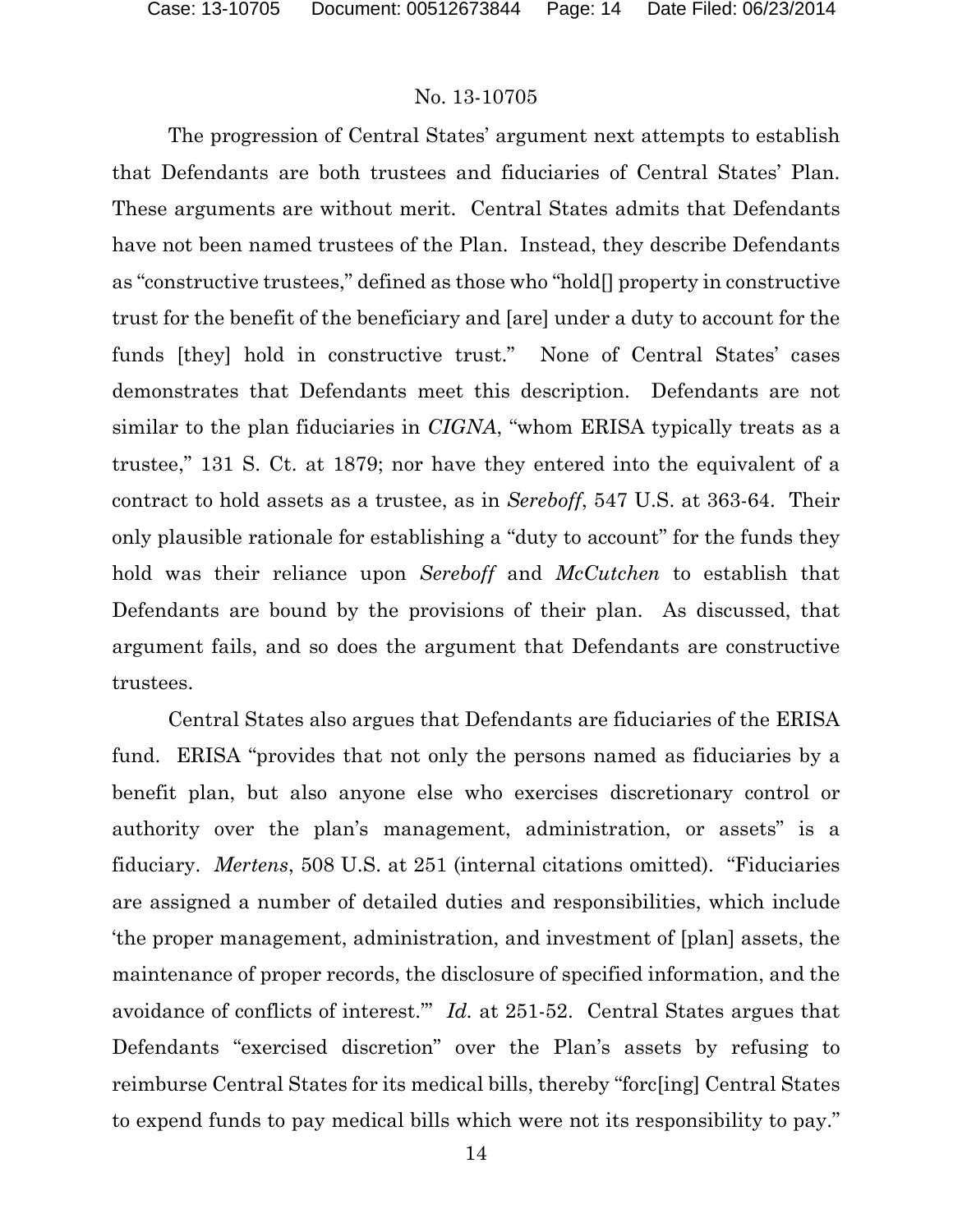"Discretion" is defined as "individual judgment; the power of free decisionmaking." Black's Law Dictionary 534 (9th ed. 2009). The Defendants cannot be said to exercise "the power of free decision-making" over Central States' assets. It is obvious that Defendants have no say in the management of the Plan, its administration, or its assets, as they could no more have ordered the claims paid than ordered them denied. Further, they have no duties or responsibilities to the Plan: there is no evidence that they maintain records for Central States, disclose information on its behalf, check for conflicts of interest, or have any say in the investment of assets. It cannot even be said that Defendants "forced" Central States to pay these claims; that decision was made without consulting Defendants. Central States challenges Defendants' decision not to reimburse them after the fact, which is distinct from "forcing" payment in the first instance.

Because Central States cannot establish that the basis of their claim is equitable, we affirm the district court's dismissal of Counts II-IV for failure to state a claim. For the sake of completeness, we will also address the nature of the remedy sought.

### **b. Nature of Remedy**

Central States argues that *Sereboff* marks the beginning of the Court's "first step away from the tracing requirements that historically afflicted the imposition of an equitable lien," and claims—without citation—that the courts have since "moved away from any tracing requirement, indicating that tracing identifiable funds is not essential to a claim for an equitable lien." It also relies on *CIGNA* for the uncontroversial proposition that monetary damages are available in equity for breach of fiduciary duty. Taken together, Central States believes these precedents render its inability to identify a particular fund irrelevant to the question of whether it seeks an equitable remedy under  $§ 502(a)(3).$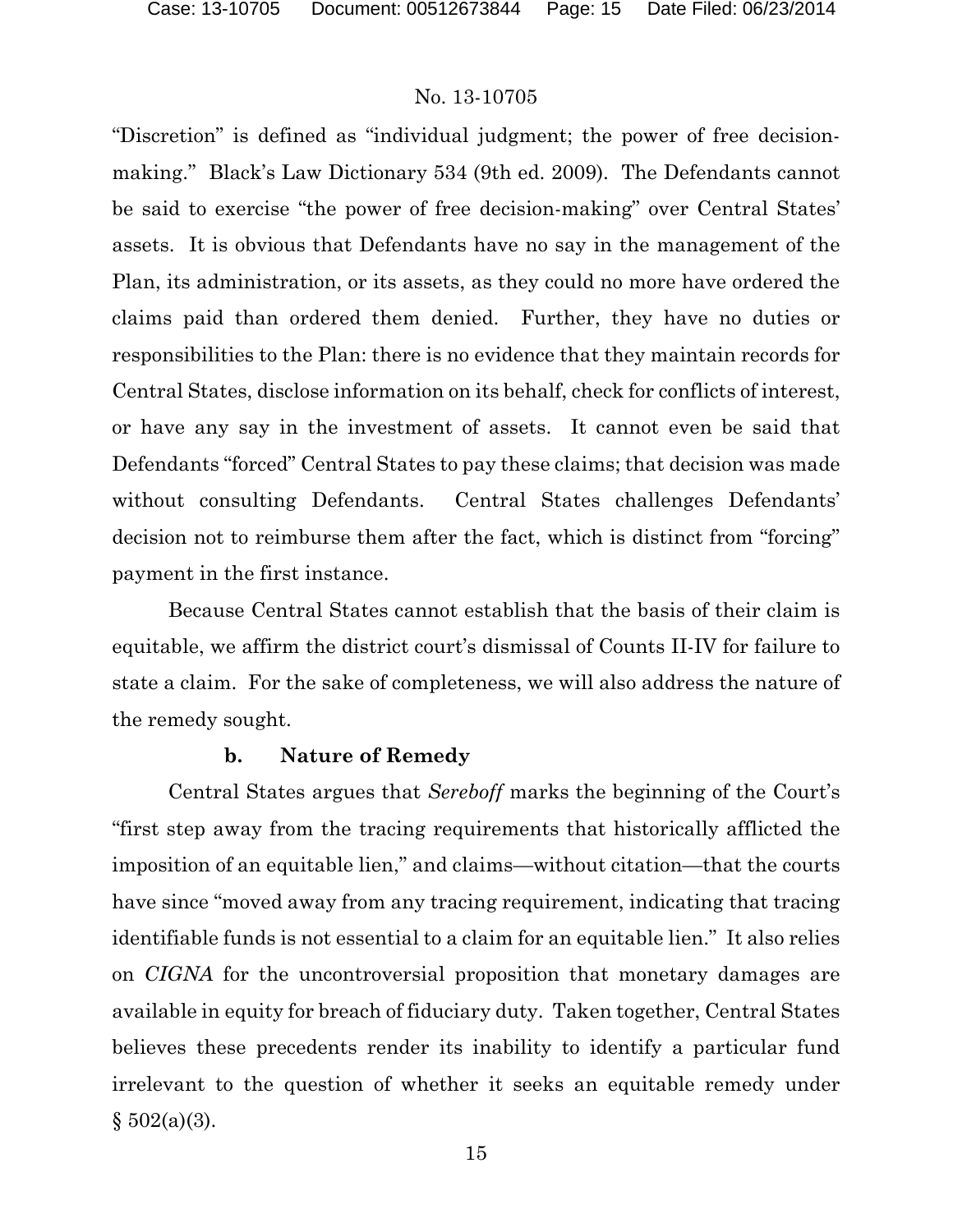Central States' analysis is incorrect. Contrary to its assertion, *Sereboff* did not move away from any tracing requirement; it distinguished between equitable liens by agreement—which do not require tracing—and equitable liens by restitution—which do. Since Central States admits that it is "not suing to enforce a lien by agreement," the requirement that the res be traceable is still very much intact (to the extent it seeks a lien by restitution). Central States cannot trace its claim to a particular fund. Unlike *Sereboff*, *Great-West*, and *McCutchen*, there is no "specifically identified . . . particular fund[] distinct from [Defendants'] general assets." *Sereboff*, 547 U.S. at 364. As the Court stated in *Great-West*, the basis for petitioners' claim is that "petitioners are contractually entitled to *some* funds for the benefits that they conferred. The kind of restitution that petitioners seek, therefore, is not equitable . . . but legal—the imposition of personal liability for the benefits that they conferred upon respondents." 534 U.S. at 214. The funds in question are simply the general assets of Defendants, which were not received from, and have not been promised to, Central States. Any relief sought as restitution is not equitable.

Finally, the relief provided in *CIGNA* was limited to the breach of a fiduciary's duty, and its holding was explicitly limited to that situation. Because Central States cannot plausibly establish that Defendants were either fiduciaries or trustees, this theory of equitable relief fails.

## **2. Central States' ERISA-based Subrogation Rights**

Although Central States has affirmatively waived its state-law subrogation claims, it asserts a right to bring subrogation claims on behalf of its beneficiaries under § 502(a)(3), seeking "equitable relief, in the form of money compensation." It argues "[t]he reasons why an ERISA plan's subrogation provisions should be enforced under  $\S$  502(a)(3) are the same reasons which support the enforcement of COB provisions." But ERISA plan beneficiaries—like Central States itself—can only bring claims for

16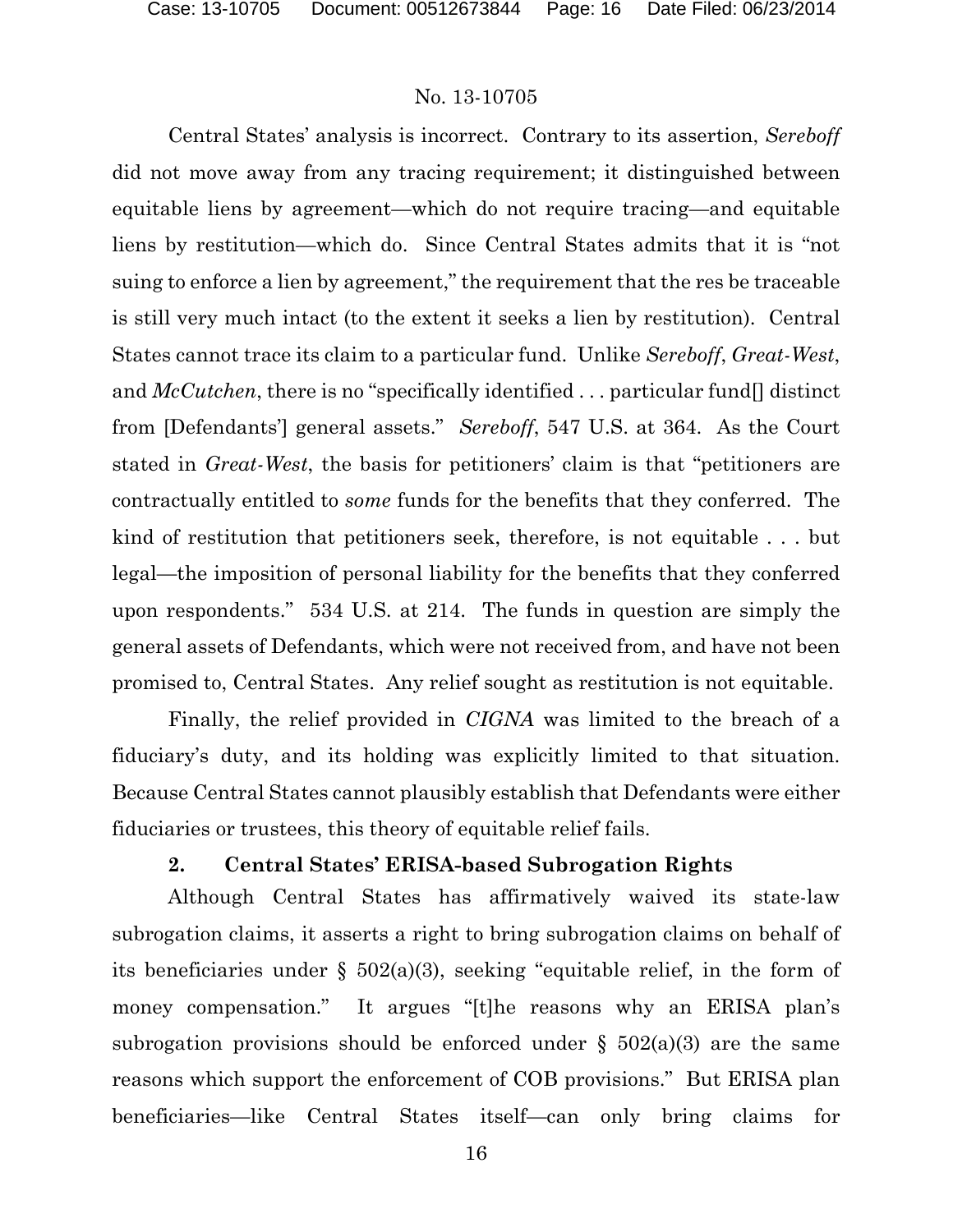"appropriate equitable relief." Whether Central States can exercise its subrogation rights to sue under  $\S$  502(a)(3) is irrelevant if it does not request appropriate equitable relief. Because Central States' subrogation claims are identical to its claims as a fiduciary, we affirm the district court's dismissal of Count V.

## **II. There is No Gap in ERISA's Enforcement Scheme Requiring a Federal Common Law Claim for Unjust Enrichment.**

Central States argues that if this court fails to find a substantive right to equitable restitution under  $\S$  502(a)(3) to enforce its COB provisions, then federal common law must step in to fill a "gap" in the ERISA statutory scheme, as a failure to do so would leave Central States with no means of enforcing the COB provisions of its policy. While federal common law may be applied to fill "minor gaps in ERISA's text, as long as the federal common law rule created is compatible with ERISA's policies . . . federal courts do not have authority under ERISA to create federal common law when that statute specifically and clearly addresses the issue before the Court." *Coop. Benefit Adm'rs, Inc. v. Ogden*, 367 F.3d 323, 329-30 (5th Cir. 2004) (internal quotation marks, alterations, and footnotes omitted). If a statute specifically and clearly addresses the issue, there is no gap to fill, and "a court's general opinion as to what remedies might further ERISA's underlying policies will not be sufficient to overcome the words of its text regarding the *specific* issue under consideration." *Id.* at 330 (internal quotation marks and footnotes omitted).

Central States' argument is foreclosed by the text of  $\S 502(a)(3)$ . As this court stated in *Ogden*, a fiduciary's "entitlement to a federal common law remedy is dependent on our determining that a gap exists in ERISA's text regarding [the fiduciary's] right, as a plan fiduciary, to bring an action for a money judgment enforcing a participant's *contractual* reimbursement obligation." *Id.* No gap exists.

17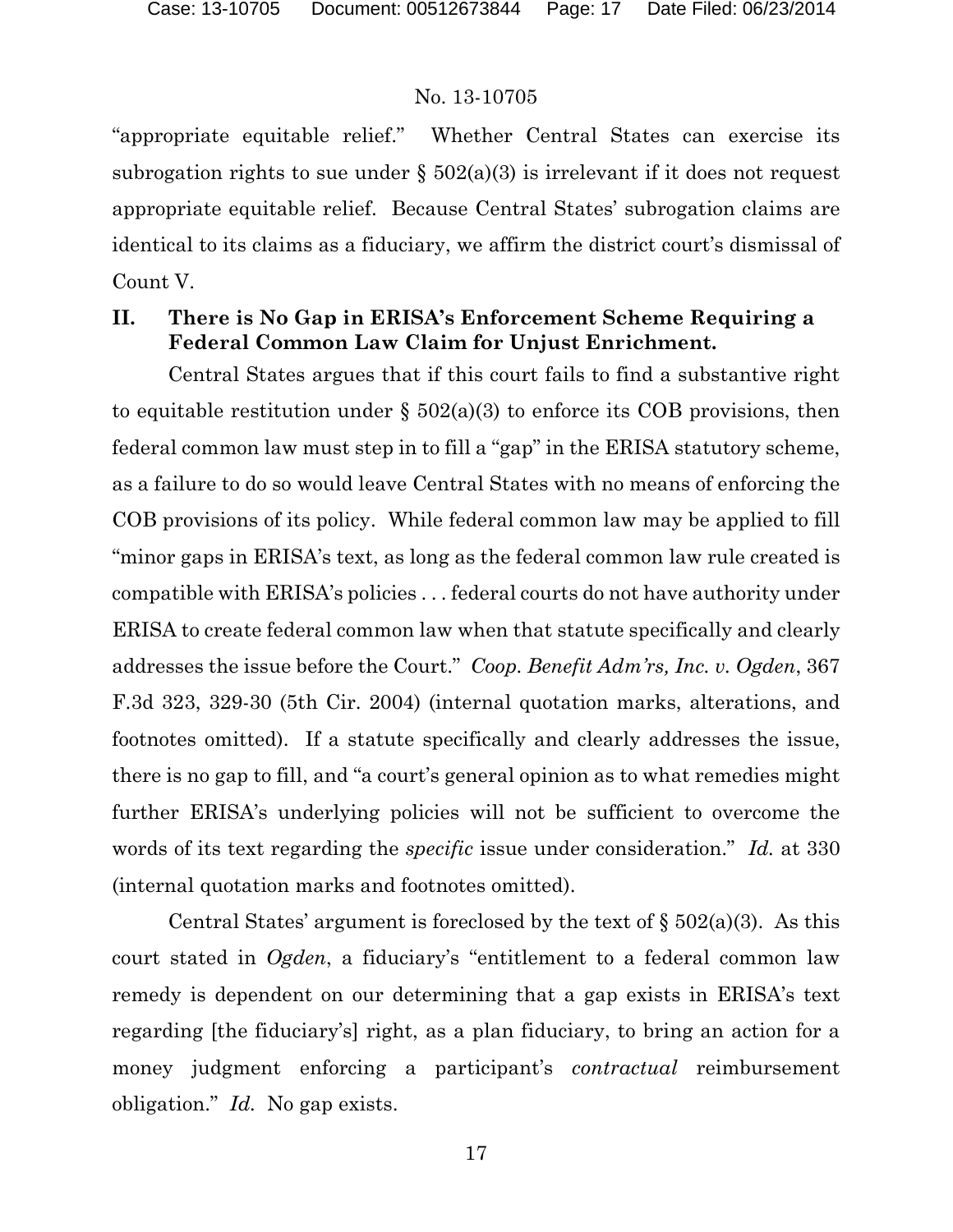$\overline{a}$ 

## No. 13-10705

Congress, in drafting  $\S$  502(a)(3)(B) to allow only "equitable relief," specifically contemplated the possibility of extending to plan fiduciaries a right to sue a participant for money damages and chose instead to limit fiduciaries' remedies to those typically available in equity. As ERISA's text "specifically and clearly addresses" the issue whether CBA, as a plan fiduciary, has a right to pursue a claim for legal relief against Ogden, there is no "gap" in ERISA on this question and thus no basis for granting CBA a federal common law remedy.

*Id.* at 332. The only difference between this case and *Ogden* is that Central States is seeking reimbursement from a non-ERISA insurance plan, not a beneficiary. Section 502(a)(3)'s language restricting Central States to suits in equity applies with equal force to Plan beneficiaries as it would to non-ERISA insurance companies. There is no principled reason to distinguish between the two.

Central States' objection that it will be left without a remedy is unavailing. It has whatever "appropriate equitable relief" it can bring to enforce the provisions of the Plan; the only limitation is that they have to be equitable, which is Congress's intent, not a gap. But even assuming that Central States is correct about the unavailability of other remedies to enforce its COB rights against non-ERISA plans,[3](#page-17-0) "vague notions of a statute's 'basic purpose' are nonetheless inadequate to overcome the words of its text regarding the *specific* issue under consideration." *Id.* at 331.

Because there is no gap for the federal common law to fill, we affirm dismissal of Count VI.

<span id="page-17-0"></span><sup>3</sup> Central States has abandoned its argument that its state-law subrogation rights under the ERISA Plan allow it to enforce its beneficiaries' provisions against the Defendants, agreeing with the district court's determination that those rights are preempted by ERISA.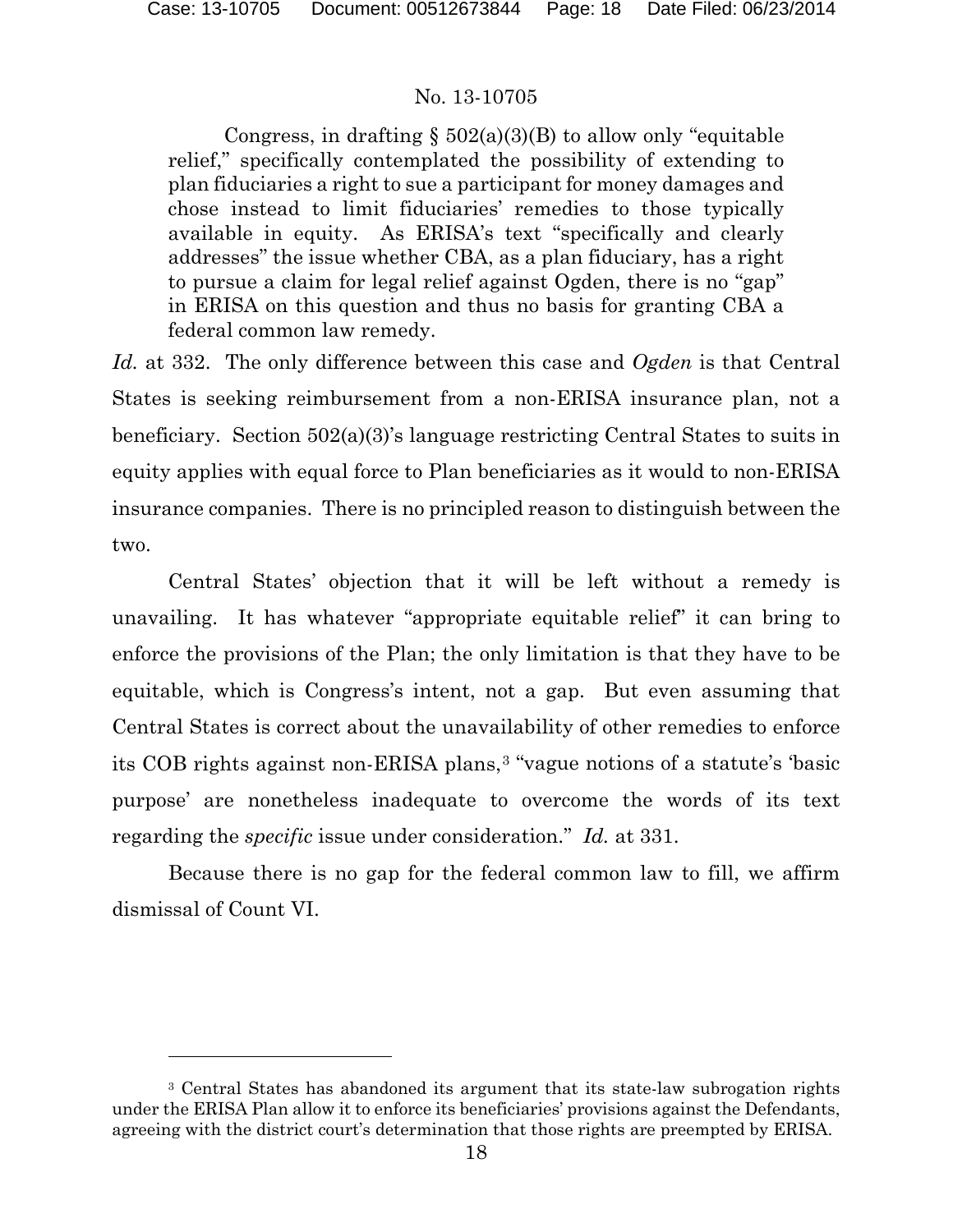## **III. Count I does not adequately state a claim for equitable relief under ERISA § 502.**

Central States argues that Count I should not be dismissed because its "request for declaratory judgment does not amount to a demand for payment" and "seeks no reimbursement from the Defendants." It argues that Count I seeks only a "declaration of rights against Defendants regarding coverage for unpaid present and future bills."

Central States' claim is demonstrably false. Count I does not request a declaratory judgment, but rather asks this court to "requir[e] defendants to pay any unpaid present and future covered medical expenses." And as Central States asserts in its brief, "a declaration that the Defendants are responsible for future medical bills of the Insureds would support Central States' claim for equitable restitution for amounts already paid by Central States." Count I does not seek a declaration of liability under conflicting plans, but a judgment through which it can continue to pursue its goal of receiving monetary compensation not authorized by  $\S$  502(a)(3).

Further, to the extent that Central States is seeking a prospective declaration of payment obligations—which would allow the parties to determine who must pay first in the event of future injury—the issue is not ripe for review. The complaint contains no allegation that any of the eleven insureds have sustained new injuries creating a dispute over who must pay their claims. Absent a concrete injury, there is no controversy, and such a claim is not justiciable. *Miss. State Democratic Party v. Barbour*, 529 F.3d 538, 541 (5th Cir. 2008) ("Because plaintiffs failed to demonstrate that their claims involve an actual case or controversy, the claims were not justiciable and should not have been addressed by the district court.").

We affirm the district court's dismissal of Count I for failure to state a claim under  $\S 502(a)(3)$ .